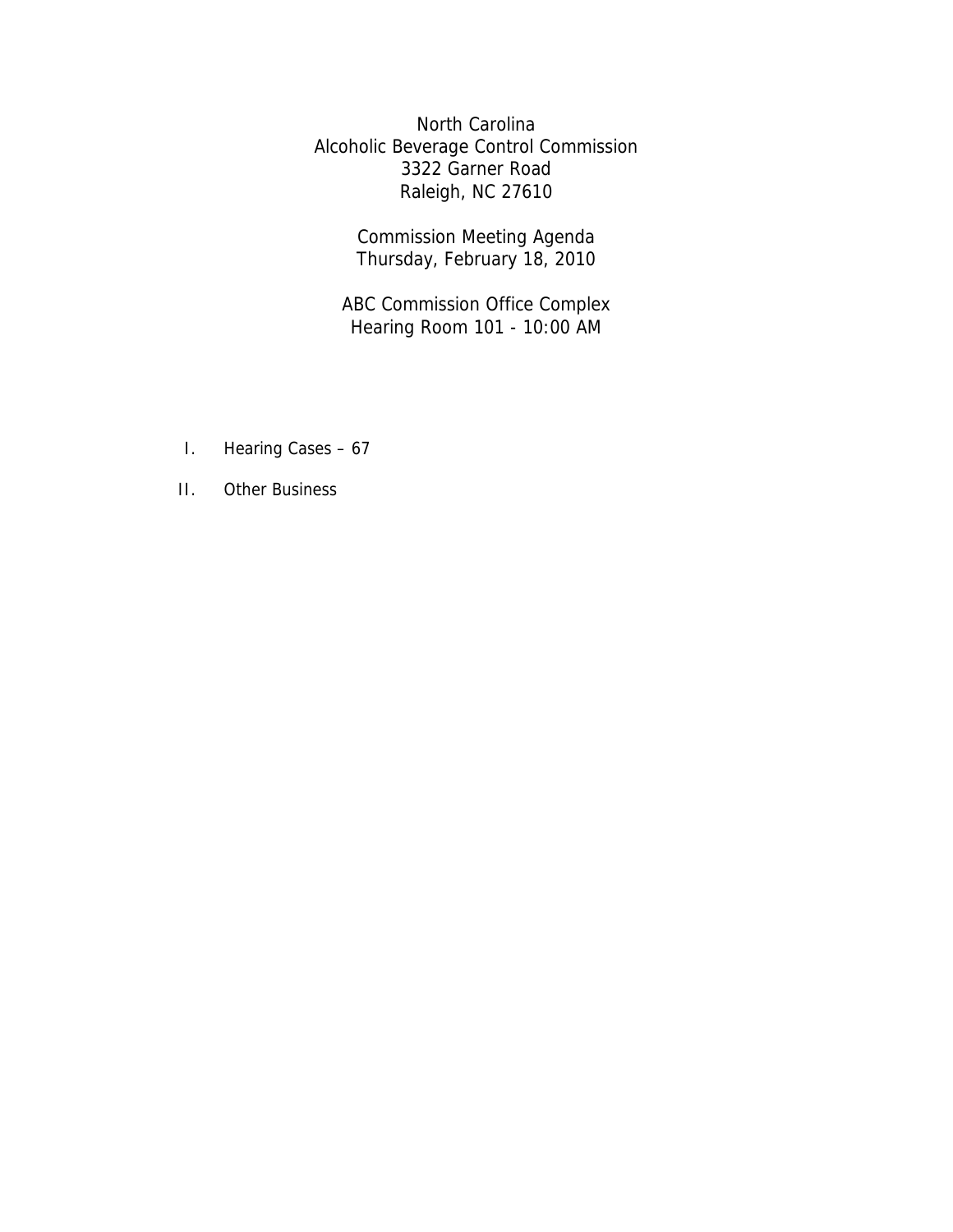North Carolina Alcoholic Beverage Control Commission 3322 Garner Road Raleigh, NC 27610

> Commission Meeting Agenda Thursday, February 18, 2010

ABC Commission Office Complex Hearing Room 101 - 10:00 AM

# SECTION I

# CONTESTED CASES

## Suspensions:

- 1. Rimal Enterprise Inc. **OAH Judge**  T/A **R B FoodMarket** Selina M. Brooks 1401 North Main Street **ABC Attorney** High Point NC 27262 Timothy W. Morse
- 2. Bee Nui Carson **OAH Judge**  T/A **Big Boys Market** Selina M. Brooks 5401-A West Market Street **ABC Attorney**  Greensboro NC 27409 Timothy W. Morse

SECTION II

### OFFERS IN COMPROMISE

### Suspensions:

- 3. Margaret Field Meris **K. Renee Cowick**  T/A **Anapas Mexican Restaurant**  6545 Raeford Road Fayetteville NC 28304
- 4. Ree Saw Enterprises Inc **Reparament Control** K. Renee Cowick T/A **Chester's**  2104 Veasley Street Greensboro NC 27407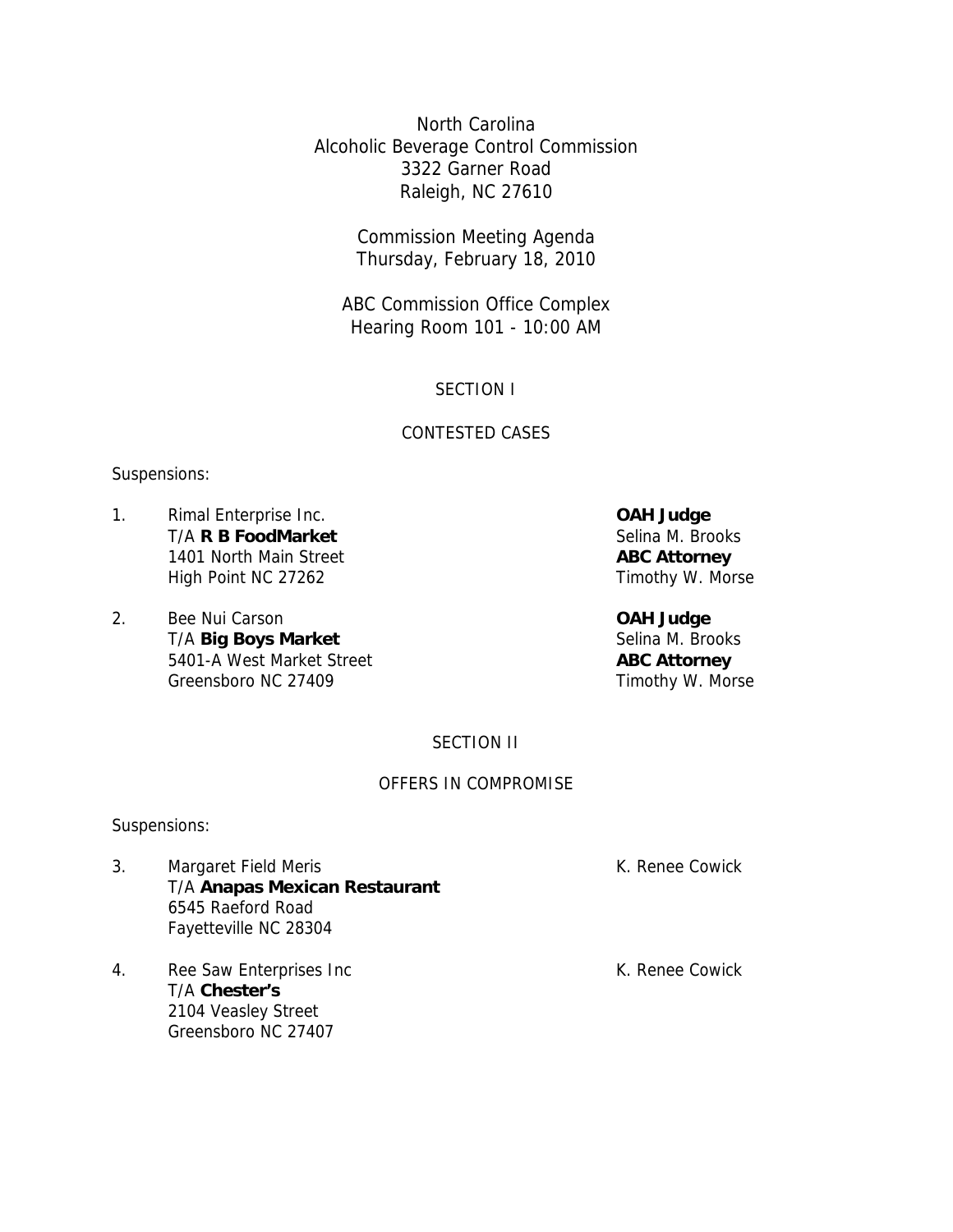| 5.  | Fat Parrot Inc<br><b>T/A Fat Parrot</b><br>5416 Mount Holly Huntersville Road<br>Charlotte NC 28216                  | K. Renee Cowick |
|-----|----------------------------------------------------------------------------------------------------------------------|-----------------|
| 6.  | Ginza NC Enterprises LLC<br>T/A Ginza Japanese Steakhouse and Sushi Bar<br>1077 Darrington Drive<br>Cary NC 27513    | K. Renee Cowick |
| 7.  | J B of Charlotte NC Inc<br><b>T/A Jillians</b><br>200 East Bland Street Suite B<br>Charlotte NC 28203                | K. Renee Cowick |
| 8.  | La Bamba of Greensboro No One Inc<br>T/A La Bama Mexican Restaurant<br>601 State Street<br>Greensboro NC 27405       | K. Renee Cowick |
| 9.  | Legacy Golf Links Limited Partnership<br><b>T/A Legacy Golf Links</b><br>12615 Hwy 15-501 South<br>Aberdeen NC 28315 | K. Renee Cowick |
| 10. | Lowes Food Stores Inc<br>T/A Lowes Foods 159<br>1537 Freeway Drive<br>Reidsville NC 27320                            | K. Renee Cowick |
| 11. | Aum Gayatri Enterprises LLC<br><b>T/A Minit Saver Market</b><br>855 North Green Street<br>Morganton NC 28655         | K. Renee Cowick |
| 12. | RS International Inc<br><b>T/A N Club Red Room</b><br>117 South Elm Street<br>Greensboro NC 27401                    | K. Renee Cowick |
| 13. | NTNC Inc<br><b>T/A Napper Tandys</b><br>126 North West Street<br>Raleigh NC 27603                                    | K. Renee Cowick |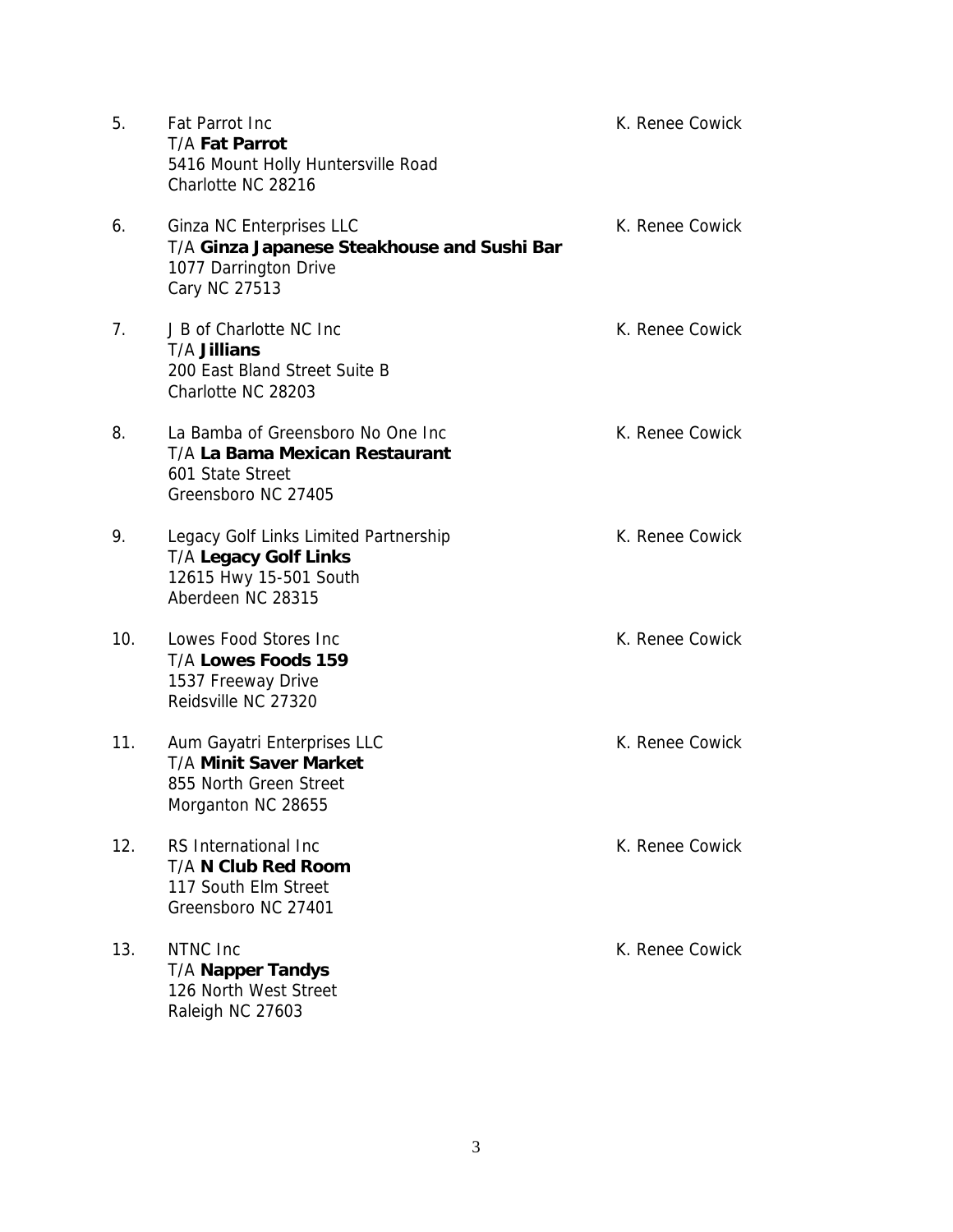| 14. | Partnership<br><b>T/A Pauls Quick Service</b><br>355 South Main Street<br>Rosman NC 28772                               | K. Renee Cowick  |
|-----|-------------------------------------------------------------------------------------------------------------------------|------------------|
| 15. | Henry roland Spies Sr<br><b>T/A Pastimes</b><br>3503 East Garner Road<br>Clayton NC 27520                               | K. Renee Cowick  |
| 16. | Cynthia Patella<br><b>T/A Platinum Nightlife</b><br>875 West Northwest Boulevard<br>Winston Salem NC 27101              | K. Renee Cowick  |
| 17. | David Allan Clary<br><b>T/A Super Dave's Quick Stop</b><br>706 Earl Road<br>Shelby NC 28150                             | K. Renee Cowick  |
| 18. | S P S P Enterprise Inc<br><b>T/A Terrys Discount Groceries 3</b><br>209 Fairfield Road Suite 101<br>High Point NC 27263 | K. Renee Cowick  |
| 19. | Food Lion LLC<br>T/A Food Lion 1290<br>110 East Fairfield Drive<br>High Point NC 27263                                  | K. Renee Cowick  |
| 20. | Food Lion LLC<br>T/A Food Lion 1290<br>110 East Fairfield Drive<br>High Point NC 27263                                  | LoRita K. Pinnix |
| 21. | Las Palmas of Newton Inc<br><b>T/A Club Senorial</b><br>1819 North Main Avenue<br>Newton NC 28658                       | LoRita K. Pinnix |
| 22. | M M Fowler Inc<br>T/A Church Street B P 172<br>2750 North Church Street<br>Greensboro NC 27405                          | LoRita K. Pinnix |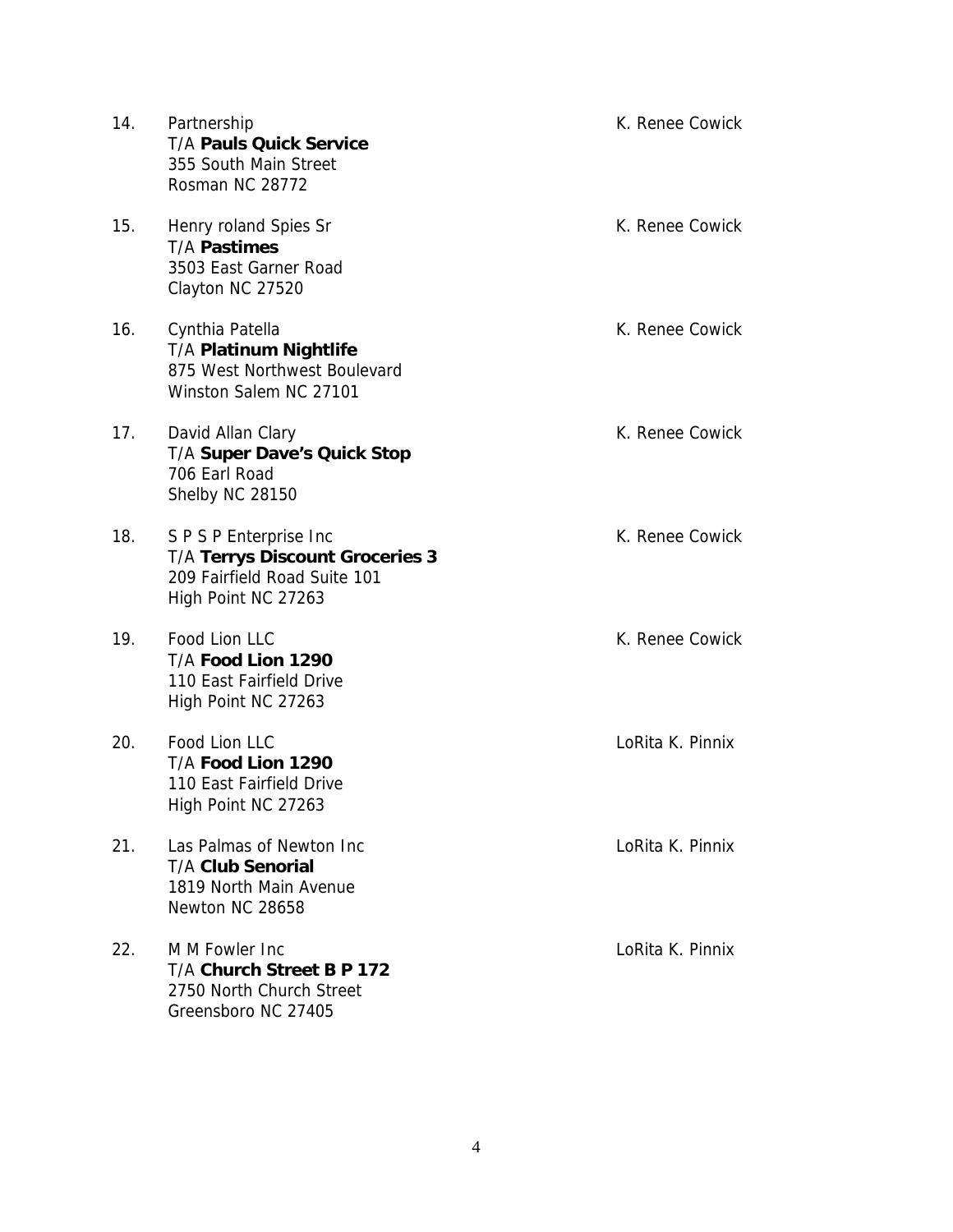| 23. | 4 Gopal LLC<br>T/A Expressway Limited<br>513 East Main Street<br>Havelock NC 28532                                                                     | LoRita K. Pinnix |
|-----|--------------------------------------------------------------------------------------------------------------------------------------------------------|------------------|
| 24. | M M Fowler Inc<br>T/A Greensboro Coliseum Family Fare 267<br>2514 High Point Road<br>Greensboro NC 27403                                               | LoRita K. Pinnix |
| 25. | Ammar Abdulkarim Almaraisi<br>T/A Express Way Mini Mart<br>1261 Gum Branch Road<br>Jacksonville NC 28540                                               | LoRita K. Pinnix |
| 26. | Alliance Hospitality Management LLC<br>T/A Hilton Garden Inn Wilmington<br><b>Mayfaire Town Center</b><br>6745 Rock Spring Road<br>Wilmington NC 28405 | LoRita K. Pinnix |
| 27. | Peter Karijuki Kagwanja<br><b>T/A Holloway Street Food Mart</b><br>1026 Holloway Street<br>Durham NC 27701                                             | LoRita K. Pinnix |
| 28. | Sampson Bladen Oil Company Inc<br>T/A Han Dee Hugos 67<br>9409 Glenwood Avenue<br>Raleigh NC 27617                                                     | LoRita K. Pinnix |
| 29. | Ingles Markets Inc<br>T/A Ingles Markets 34<br>2299 US Hwy 70 West<br>Swannanoa NC 28778                                                               | LoRita K. Pinnix |
| 30. | Pantry Inc<br>T/A Kangaroo Express 462<br>101 Pisgah Church Road<br>Greensboro NC 27405                                                                | LoRita K. Pinnix |
| 31. | Pantry Inc<br>T/A Kangaroo Express 3043<br>100 Reilly Road<br>Fayetteville NC 28303                                                                    | LoRita K. Pinnix |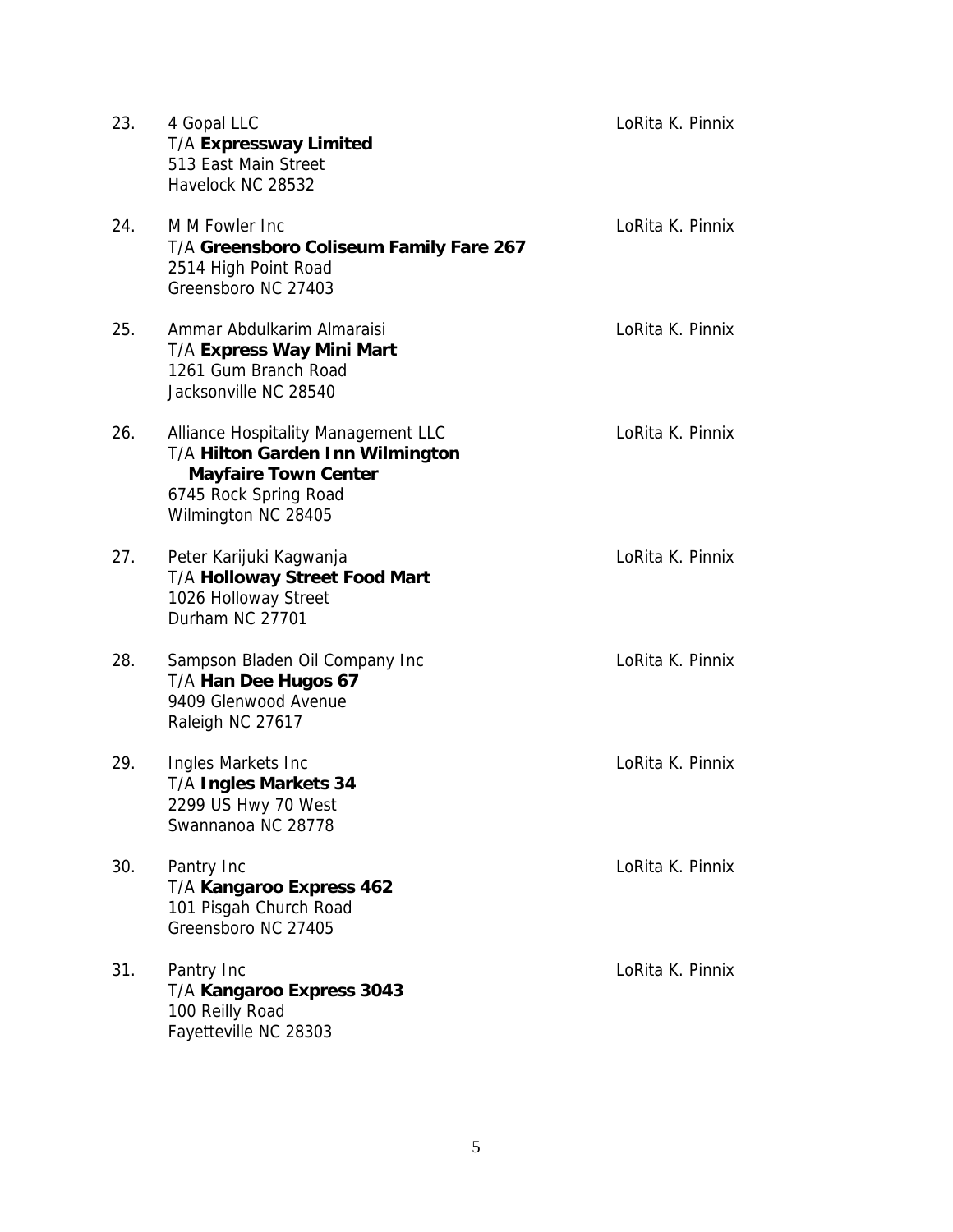| 32. | Pantry Inc<br>T/A Kangaroo Express 3024<br>506 Southwest Boulevard<br>Newton NC 28658                         | LoRita K. Pinnix |
|-----|---------------------------------------------------------------------------------------------------------------|------------------|
| 33. | Primp Company<br>T/A Primp Salonbar<br>401 North West Street Suite 103<br>Raleigh NC 27603                    | LoRita K. Pinnix |
| 34. | G and W Productions Inc<br>T/A Rumba 54 Nightclub<br>2223 Hwy 54 Spaces L-O<br>Durham NC 27713                | LoRita K. Pinnix |
| 35. | Holly Mountain Enterprises Inc<br><b>T/A Run In 811</b><br>230 Sparta Road<br>North Wilkesboro NC 28659       | LoRita K. Pinnix |
| 36. | T M L Inc<br><b>T/A Something Different</b><br>1512 F-H Zoo Parkway<br>Asheboro NC 27203                      | LoRita K. Pinnix |
| 37. | R A L of Raleigh LLC<br><b>T/A Super Mart</b><br>1943 Hwy 87 and 24<br>Cameron NC 28623                       | LoRita K. Pinnix |
| 38. | J S T C Healy Company<br><b>T/A Tee Time Sports and Spirits</b><br>3040 Healy Drive<br>Winston Salem NC 27103 | LoRita K. Pinnix |
| 39. | Caribs LLC<br><b>T/A Zion Bar and Grille</b><br>5601 Roanne Way Suite 209<br>Greensboro NC 27409              | LoRita K. Pinnix |
| 40. | <b>Flathers Austin II LLC</b><br><b>T/A Corner Bar</b><br>1700 Spring Garden Street<br>Greensboro NC 27403    | Timothy W. Morse |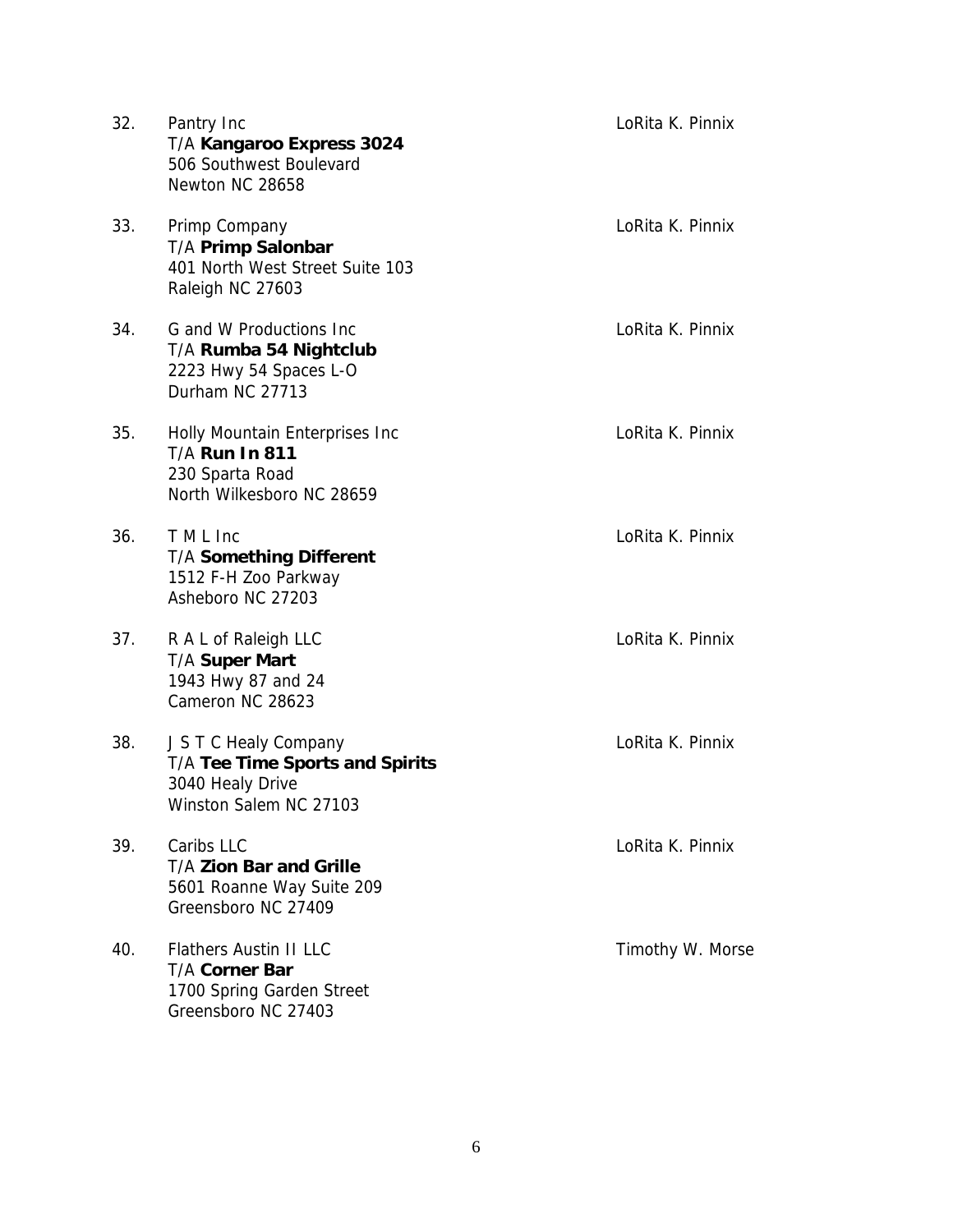| 41. | Harold George Clemmer Jr<br>T/A Edgewood Mini Mart<br>1205 Edgewood Road<br>Bessemer City NC 28016          | Timothy W. Morse |
|-----|-------------------------------------------------------------------------------------------------------------|------------------|
| 42. | Hispanic Groceries Inc<br>T/A El Mercado<br>1212-A Parkway Place<br>Goldsboro NC 27534                      | Timothy W. Morse |
| 43. | <b>Emzel Ventures Inc</b><br><b>T/A Emzel Food Mart 3</b><br>842-C West Lee Street<br>Greensboro NC 27403   | Timothy W. Morse |
| 44. | Mallard Oil Company<br><b>T/A Fuel Warehouse II</b><br>1509 South Glenburnie Road<br>New Bern NC 28562      | Timothy W. Morse |
| 45. | A P Capital Inc<br>T/A J P Hickory<br>1635 First Avenue SW<br>Hickory NC 28602                              | Timothy W. Morse |
| 46. | Kenneth Anderson Allen<br><b>T/A Kens Superette</b><br>1528 West May Street<br>Gastonia NC 28052            | Timothy W. Morse |
| 47. | R P G International Inc<br><b>T/A Lounge</b><br>191-E NC Hwy 42 North<br>Asheboro NC 27203                  | Timothy W. Morse |
| 48. | Sedano Brothers Inc<br>T/A La Cabana Mexican Restaurant<br>220 West Broad Avenue<br>Rockingham NC 28379     | Timothy W. Morse |
| 49. | National Golf Club Inc<br><b>T/A National Golf Club</b><br>One Royal Troon Drive<br>Southern Pines NC 28387 | Timothy W. Morse |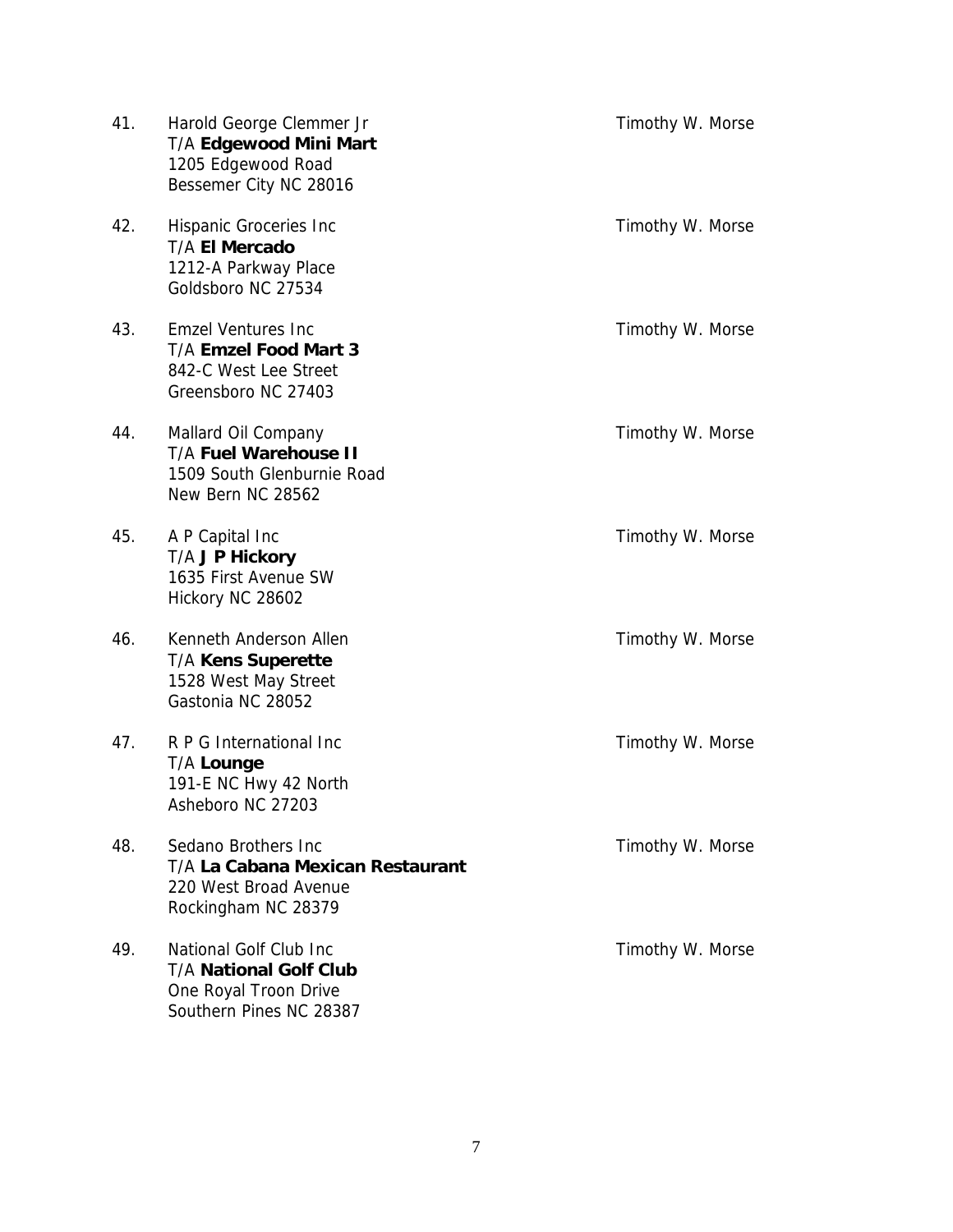| 50. | Nics Pic Kwik Inc<br>T/A Nics Pic Kwik 2<br>408 North Main Street<br>Laurinburg NC 28352                                                                                | Timothy W. Morse |
|-----|-------------------------------------------------------------------------------------------------------------------------------------------------------------------------|------------------|
| 51. | Mid Atlantic Pizza Huts Inc<br>T/A Pizza Hut<br>1519 Freeway Drive<br>Reidsville NC 27320                                                                               | Timothy W. Morse |
| 52. | Pricky Pear Enterprises Inc<br><b>T/A Prickly Pear</b><br>761 North Main Street<br>Mooresville NC 28115                                                                 | Timothy W. Morse |
| 53. | Rickey Lee Hoover<br><b>T/A Ricks Cold Beer and Wine</b><br>309 Washington Avenue<br>Asheboro NC 27205                                                                  | Timothy W. Morse |
| 54. | R G S Ventures LLC<br><b>T/A R G S 5</b><br>3338 US Hwy 13 North<br>Powellsville NC 27967                                                                               | Timothy W. Morse |
| 55. | Still Life LLC<br><b>T/A Still Life</b><br>511 Cotanche Street<br>Greenville NC 27858                                                                                   | Timothy W. Morse |
| 56. | Six Forks Mart Inc<br><b>T/A Six Forks Fast Fare</b><br>7124 Six Forks Road<br>Raleigh NC 27615                                                                         | Timothy W. Morse |
| 57. | Sagebrush of North Carolina LLC<br>T/A Sagebrush Steakhouse and Saloon<br>1529 Freeway Drive<br>Reidsville NC 27320                                                     | Timothy W. Morse |
| 58. | Sapporo Fantasy Japanese Steak and<br>Seafood House Inc<br>T/A Sapporo Fantasy Japanese Steak<br>and Seafood House<br>2939-C Battleground Avenue<br>Greensboro NC 27408 | Timothy W. Morse |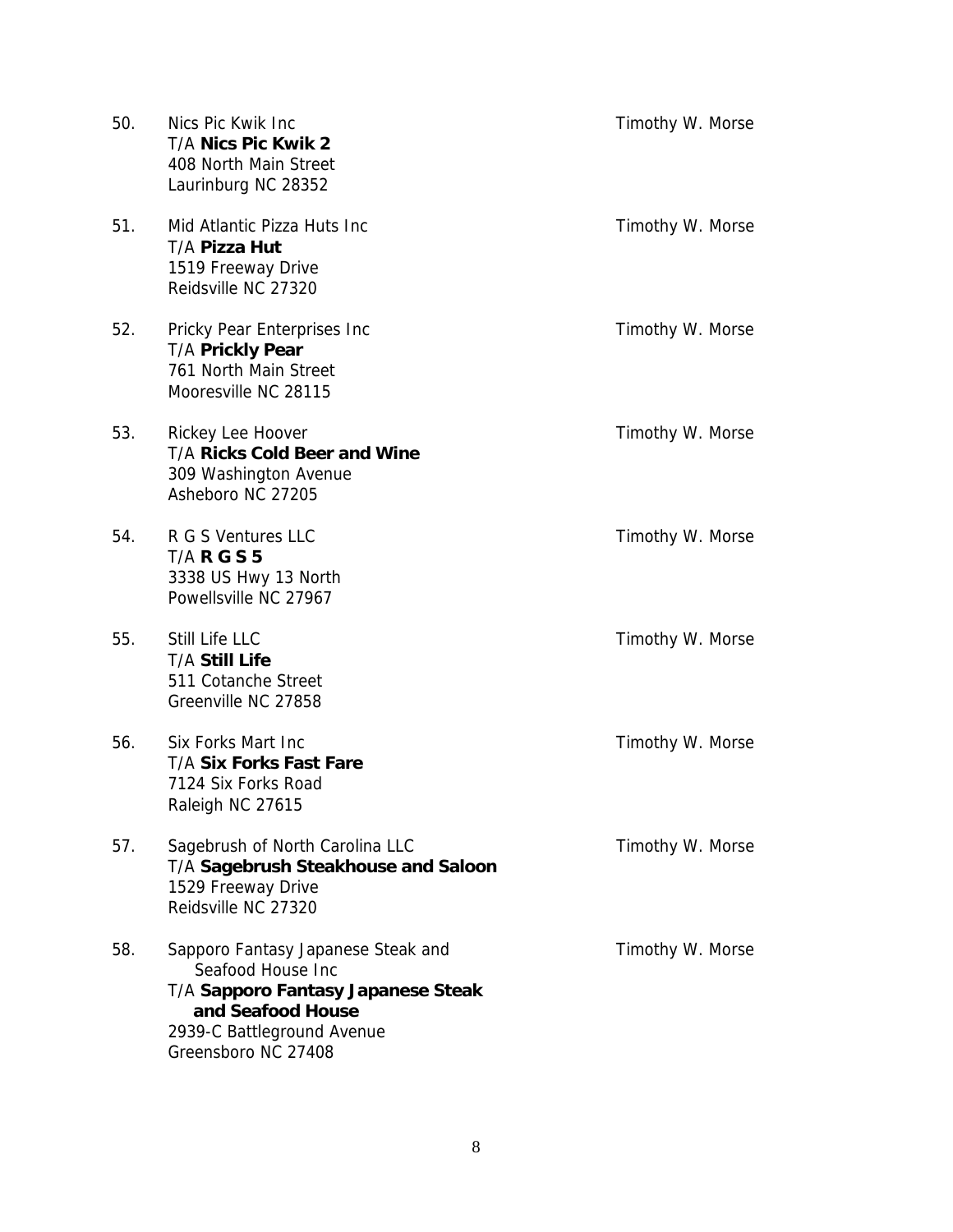| 59.            | Hyok La Yang<br>T/A Sports Fan Grill and Pub<br>3360 Village Drive<br>Fayetteville NC 28303                         | Timothy W. Morse |
|----------------|---------------------------------------------------------------------------------------------------------------------|------------------|
| 60.            | Wildflour of Raleigh Inc<br>T/A Wildflour Pizza Cozumel<br>7456-A Creedmoor Road<br>Raleigh NC 27613                | Timothy W. Morse |
| 61.            | Mi Kwon Choi<br><b>T/A Down Stairs Club</b><br>3000 Fort Bragg Boulevard<br>Fayetteville NC 28303                   | K. Renee Cowick  |
| Cancellations: |                                                                                                                     |                  |
| 62.            | Elfogon of Knightdale<br>T/A El Fogon Family Mexican Restaurant<br>7425 Knightdale Boulevard<br>Knightdale NC 27545 | K. Renee Cowick  |
| 63.            | Eula Mae Claypool<br>T/A Long Shots<br>1100 Prospect Street<br>High Point NC 27260                                  | LoRita K. Pinnix |
| 64.            | Said Saped Asmar<br><b>T/A Goldsboro Deli</b><br>1605 Royall Avenue<br>Goldsboro NC 27534                           | Timothy W. Morse |
| 65.            | Said Saped Asmar<br><b>T/A Faison Mart</b><br>102 West Main Street<br>Faison NC 28341                               | Timothy W. Morse |